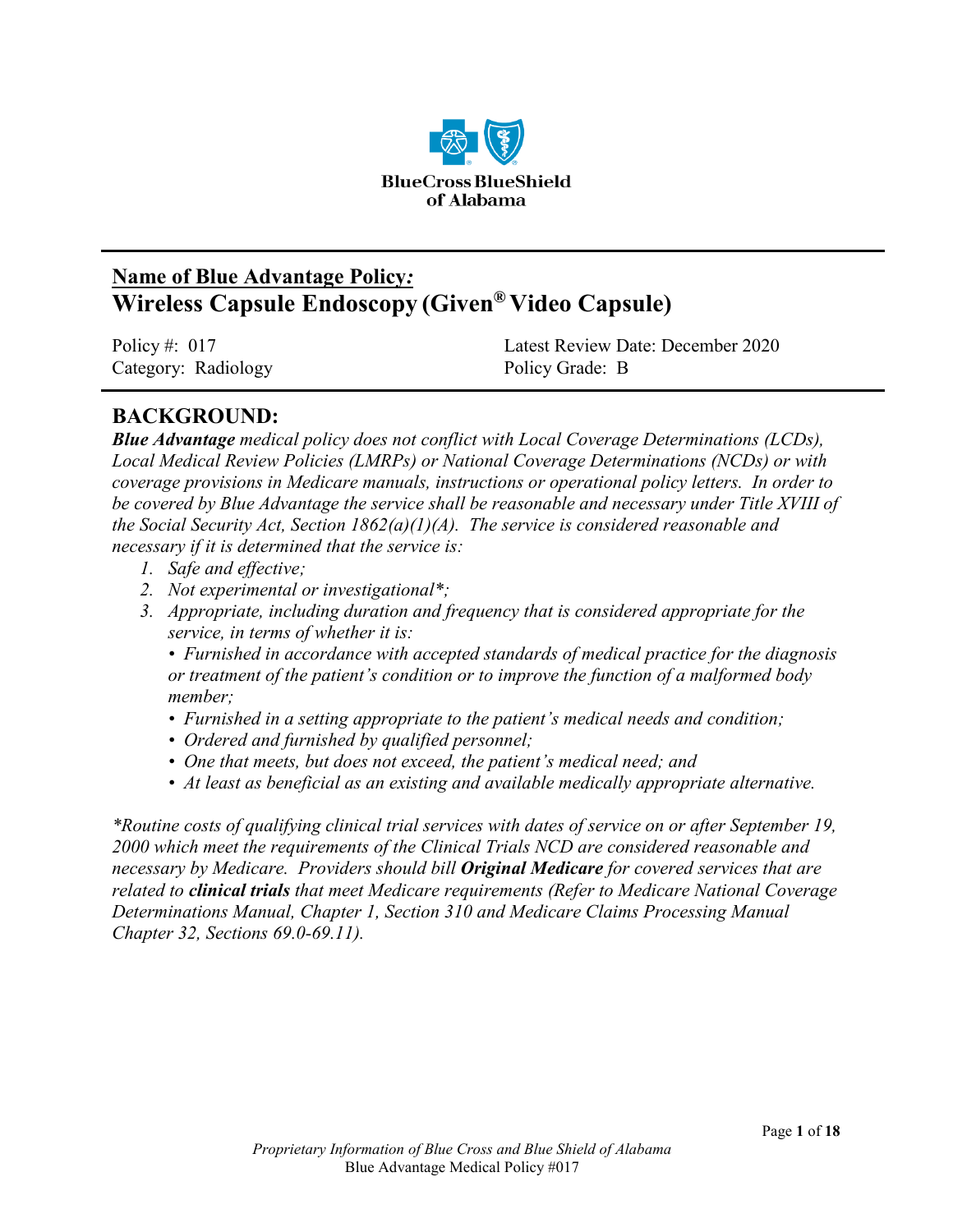### **POLICY: Effective for dates of service on or after January 1, 2022: For CPT code 91113, refer to LCD 38755 and A58321. For CPT codes 91110 and 91111, refer to L36427 and A56727.**

**Effective for dates of service April 12, 2021 through December 31, 2021: For CPT codes 91110 and 91111, refer to L36427 and A56727. For CPT code 0355T, refer to L38755 and A58321.**

**Effective for dates of service March 24, 2020 through April 11, 2021: For CPT codes 91110 and 91111, refer to L36427 and A56727.**

**For CPT code 0355T:**

**Blue Advantage** will treat **Wireless Capsule Endoscopy/Given® Imaging System, including the disposable PillCam SB capsule and interpretation of the data by the Given® data recorder**, as a **non-covered benefit** and as **investigational**.

**Blue Advantage** will treat **The Given® AGILE Patency System including the patency capsule and the patency scanner**, **used to evaluate patency of the gastrointestinal tract before wireless capsule endoscopy**, as a **non-covered benefit** and as **investigational**.

**Effective for dates of service February 26, 2018, through March 23, 2020: For CPT codes 91110 and 91111, refer to L36427 and A56727. For CPT code 0355T, refer to LCD L34555.** 

*Blue Advantage does not approve or deny procedures, services, testing, or equipment for our members. Our decisions concern coverage only. The decision of whether or not to have a certain test, treatment or procedure is one made between the physician and his/her patient. Blue Advantage administers benefits based on the members' contract and medical policies. Physicians should always exercise their best medical judgment in providing the care they feel is most appropriate for their patients. Needed care should not be delayed or refused because of a coverage determination.*

## **DESCRIPTION OF PROCEDURE OR SERVICE:**

The wireless capsule endoscopy (CE) uses a device to visualize segments of the gastrointesinal tract. Patients swallow a capsule that records images of the intestinal mucosa as it passes through the gastrointestinal (GI) tract. The capsule is collected after being excreted and images interpreted.

### **Wireless Capsule Endoscopy**

Wireless capsule endoscopy (CE) is performed using the PillCam Given Diagnostic Imaging System (previously called M2A), which is a disposable imaging capsule manufactured by Given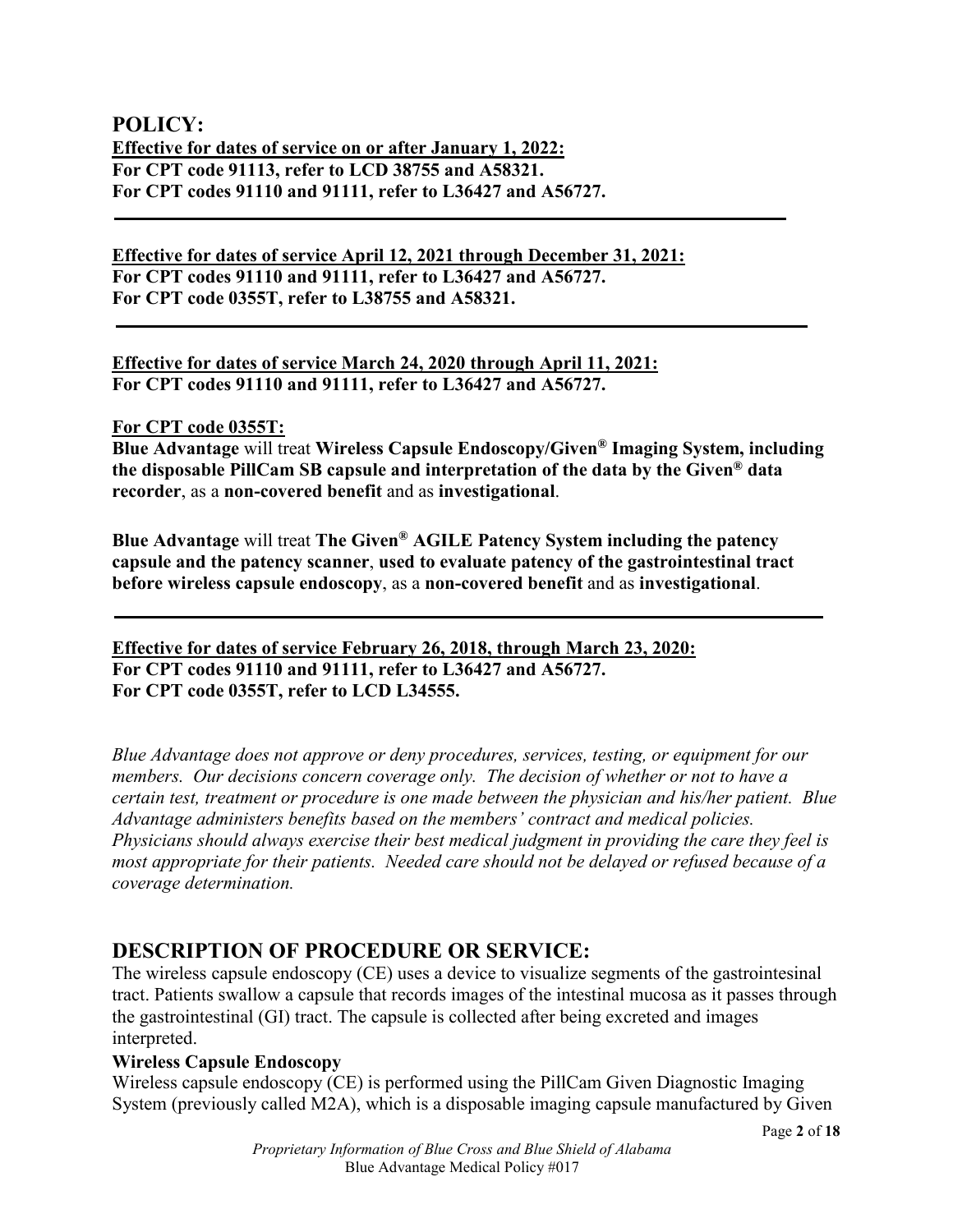Imaging. The capsule measures 11 by 30 mm and contains video imaging, self-illumination, and image transmission modules, as well as a battery supply that lasts up to 8 hours. The indwelling camera takes images at a rate of two frames per second as peristalsis carries the capsule through the gastrointestinal tract. The average transit time from ingestion to evacuation is 24 hours. The device uses wireless radio transmission to send the images to a receiving recorder device that the patient wears around the waist. This receiving device also contains localizing antennae sensors that can roughly gage where the image was taken over the abdomen. Images are then downloaded onto a workstation for viewing and processing.

CE has been proposed as a method for identifying Crohn disease. There is no single criterion standard diagnostic test for Crohn disease; rather, diagnosis is based on a constellation of findings. Thus it is difficult to determine the diagnostic characteristics of various tests used to diagnose the condition and difficult to determine a single comparator diagnostic test to CE.

#### **Magnetic Capsule Endoscopy**

The U.S. Food and Drug Administration (FDA) approved a novel magnetically maneuvered CE system (NaviCam™; AnX Robotica, Inc.) in May 2020.2, This system consists of a single-use ingestible capsule and magnet linked to a physician-operated console. The capsule contains a camera that wirelessly captures images of the desired anatomy. The console allows the operator to control the motion and direction of the capsule, ensuring visualization of the entire stomach. The system is non-invasive, does not require sedation, and has a procedural time of approximately 15 to 20 minutes. The capsule leaves the body in 24 hours on average but may take as long as 2 weeks. The device is contraindicated for use in patients with gastrointestinal obstruction, stenosis, fistula, or those with dysphagia. Other contraindications include patients with cardiac pacemakers or other implantable electronic medical devices as well as pregnant women, those  $\leq 22$  years of age, and those with a body mass index  $\geq 38$ .

### **KEY POINTS:**

The most recent literature review was updated through November 10, 2021.

#### **Summary of Evidence**

#### **Patients With Suspected GI Disorders**

For individuals who have suspected small bowel bleeding (previously referred to as obscure GI bleeding) who receive wireless CE, the evidence includes numerous case series evaluating patients with a nondiagnostic standard workup and a randomized control trial (RCT). The relevant outcomes are test validity, other test performance measures, symptoms, and change in disease status. The evidence has demonstrated that CE can identify a bleeding source in a substantial number of patients who cannot be diagnosed by other methods, with a low incidence of adverse events. Because there are few other options for diagnosing obscure small bowel bleeding in patients with negative upper and lower endoscopy, this technique will likely improve health outcomes by directing specific treatment when a bleeding source is identified. The evidence is sufficient to determine that the technology results in a meaningful improvement in the net health outcome.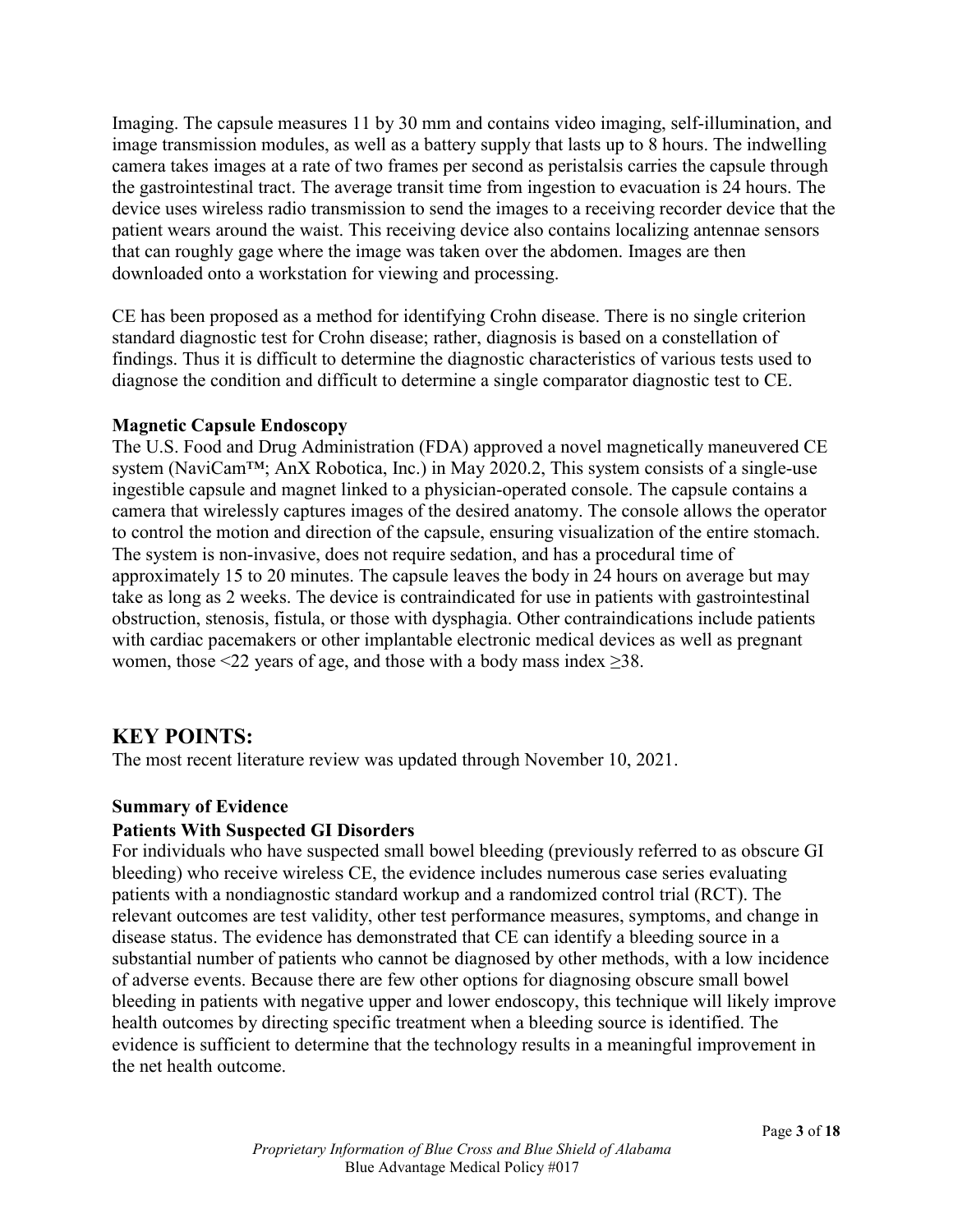For individuals who have suspected small bowel CD who receive wireless CE, the evidence includes case series. The relevant outcomes are test validity, other test performance measures, symptoms, and change in disease status. Although the test performance characteristics and diagnostic yields of the capsule for these indications are uncertain, the diagnostic yields are as good as or better than other diagnostic options, and these data are likely to improve health outcomes by identifying some cases of CD and directing specific treatment. The evidence is sufficient to determine that the technology results in a meaningful improvement in the net health outcome.

For individuals who have suspected celiac disease who receive wireless CE, the evidence includes case series and diagnostic accuracy studies. The relevant outcomes are test validity, other test performance measures, symptoms, and change in disease status. The diagnostic characteristics of CE are inadequate to substitute for other modalities or to triage patients to other modalities. For other conditions (eg, determining the extent of CD), direct evidence of improved outcomes or a strong indirect chain of evidence to improved outcomes is lacking. The evidence is insufficient to determine the effects of technology on net health outcomes.

For individuals who have unexplained chronic abdominal pain who receive wireless CE, the evidence includes case series and diagnostic accuracy studies. The relevant outcomes are test validity, other test performance measures, symptoms, and change in disease status. The diagnostic characteristics of CE are inadequate to substitute for other modalities or to triage patients to other modalities. For other conditions (e.g., determining the extent of CD), direct evidence of improved outcomes or a strong chain of evidence to improved outcomes is lacking. The evidence is insufficient to determine the effects of technology on net health outcomes.

### **Patients With Confirmed GI Disorders**

For individuals who have an established diagnosis of CD who receive wireless CE, the evidence includes diagnostic accuracy studies and a systematic review. The relevant outcomes are test validity, other test performance measures, symptoms, and change in disease status. A 2017 systematic review of 11 studies in patients with established CD found a similar diagnostic yield with CE compared with radiography. Because there is evidence that the diagnostic yields are as good as or better than other diagnostic options, there is indirect evidence that CE is likely to improve health outcomes by identifying some cases of CD and directing specific treatment. The evidence is sufficient to determine that the technology results in a meaningful improvement in the net health outcome.

For individuals who have ulcerative colitis who receive wireless CE, the evidence includes case series and diagnostic accuracy studies. The relevant outcomes are test validity, other test performance measures, symptoms, and change in disease status. Several diagnostic accuracy studies have compared CE with colonoscopy to assess disease activity in patients with ulcerative colitis. Two of the 3 studies were small (i.e., <50 patients) and thus data on diagnostic accuracy are limited. Direct evidence of improved outcomes or a strong chain of evidence to improved outcomes is lacking. The evidence is insufficient to determine the effects of technology on net health outcomes.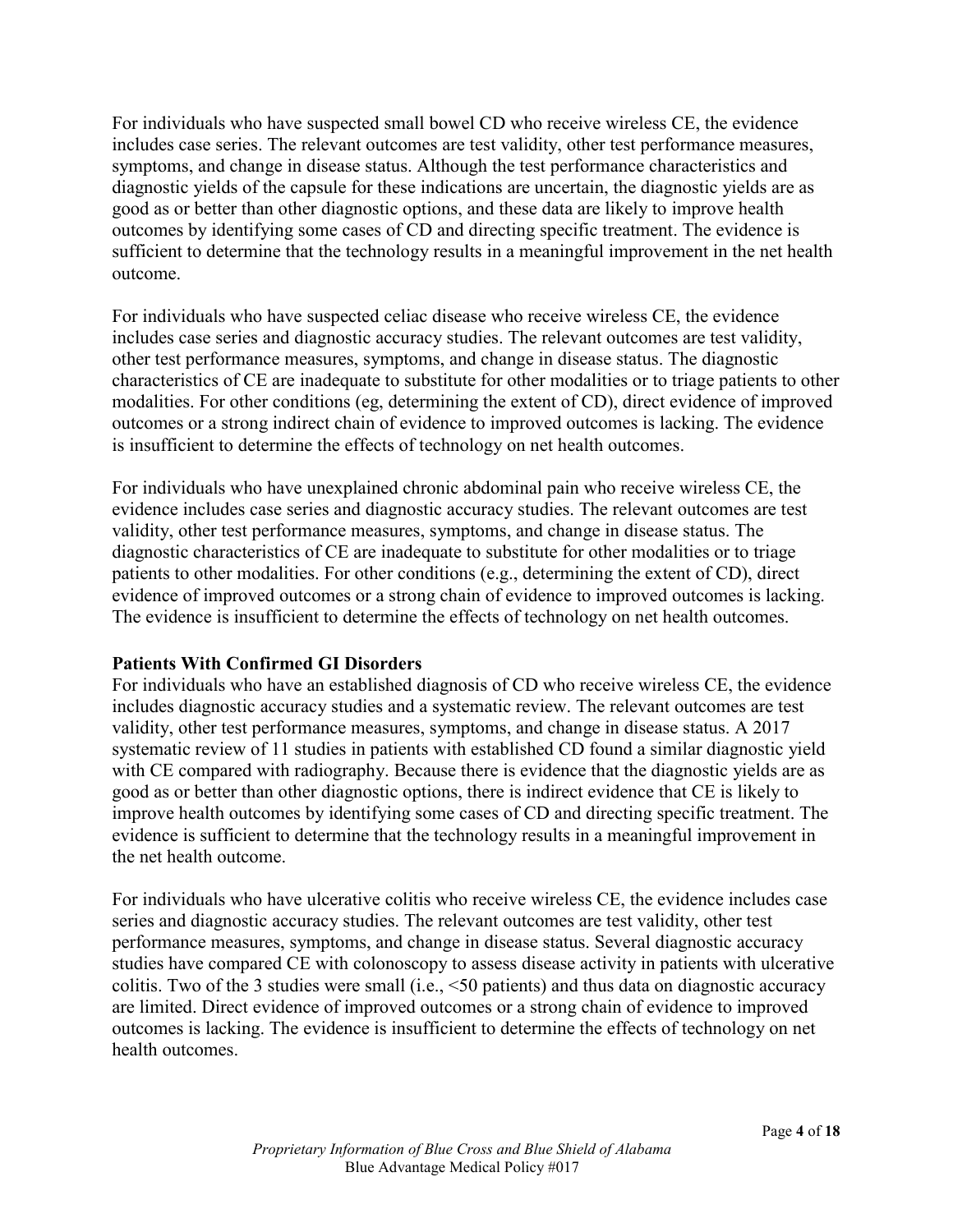For individuals who have esophageal disorders who receive wireless CE, the evidence includes case series and diagnostic accuracy studies. The relevant outcomes are test validity, other test performance measures, symptoms, and change in disease status. Other available modalities are superior to CE. The diagnostic characteristics of CE are inadequate to substitute for other modalities or to triage patients to other modalities. The evidence is insufficient to determine the effects of technology on net health outcomes.

For individuals who have hereditary GI polyposis syndromes who receive wireless CE, the evidence includes case series and diagnostic accuracy studies. The relevant outcomes are test validity, other test performance measures, symptoms, and change in disease status. The data are insufficient to determine whether evaluation with CE would improve patient outcomes. Further information on the prevalence and natural history of small bowel polyps in Lynch syndrome patients is necessary. At present, surveillance of the small bowel is not generally recommended as a routine intervention for patients with Lynch syndrome. The evidence is insufficient to determine the effects of technology on net health outcomes.

For individuals who have portal hypertensive enteropathy who receive wireless CE, the evidence includes case series and diagnostic accuracy studies. Relevant outcomes are test validity, other test performance measures, symptoms, and change in disease status. Systematic reviews of studies of CE's diagnostic performance for this indication have reported limited sensitivity and specificity. Due to insufficient data on diagnostic accuracy, a chain of evidence on clinical utility cannot be constructed. The evidence is insufficient to determine that the technology results in an improvement in the net health outcome.

#### **Acute Upper GI Bleeding**

For individuals who have acute upper GI tract bleeding who receive wireless CE, the evidence includes a RCT and several cohort studies. Relevant outcomes are test validity, other test performance measures, symptoms, change in disease status, and resource utilization. The use of CE in the emergency department setting for suspected upper GI bleeding is intended to avoid unnecessary hospitalization or immediate endoscopy. Controlled studies are needed to assess further the impact of CE on health outcomes compared with standard management. The evidence is insufficient to determine the effects of technology on net health outcomes.

### **Colon Cancer Screening**

For individuals who are screened for colon cancer who receive wireless CE, the evidence includes diagnostic accuracy studies and systematic reviews. Relevant outcomes are overall survival, disease-specific survival, test validity, test accuracy, and other test performance measures. Studies of CE in screening populations are necessary to determine the diagnostic characteristics of the test in this setting. Studies of diagnostic characteristics alone are insufficient evidence to determine the efficacy of CE for colon cancer screening. Because diagnostic performance is worse than standard colonoscopy, CE would need to be performed more frequently than standard colonoscopy to have comparable efficacy potentially. Without direct evidence of efficacy in a clinical trial of colon cancer screening using CE, modeling studies using established mathematical models of colon precursor incidence and progression to cancer could provide estimates of efficacy in preventing colon cancer mortality. The evidence is insufficient to determine the effects of technology on net health outcomes.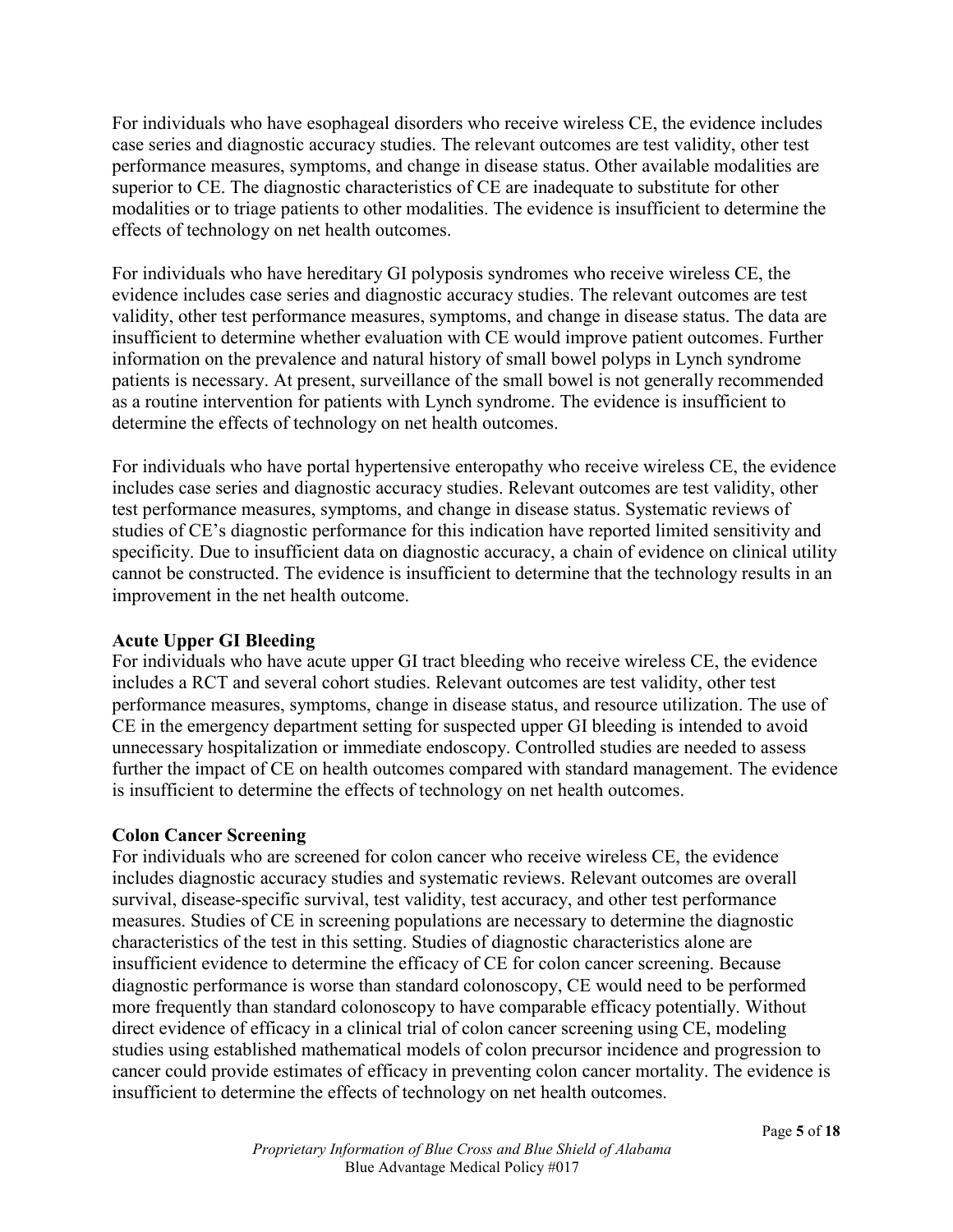#### **Lower GI Tract Bleeding and Major Risks for Colonoscopy or Moderate Sedation**

For individuals who are screened for colon polyps with evidence of lower GI tract bleeding and major risks for colonoscopy or moderate sedation who receive wireless CE, the evidence includes diagnostic accuracy studies. Relevant outcomes are test accuracy, test validity, other test performance measures, symptoms, change in disease status, and resource utilization. Studies of CE in the intended use population are necessary to determine the diagnostic characteristics of the test in the triage setting. Studies of diagnostic characteristics alone are insufficient evidence to determine the clinical utility of CE in this population, and no studies adequately assess the impact of findings on specific health outcomes or patient adherence. The evidence is insufficient to determine the effects of the technology on net health outcomes.

#### **Incomplete Colonoscopy**

For individuals who are screened for colon polyps following an incomplete colonoscopy with adequate preparation who receive wireless CE, the evidence includes case series. Relevant outcomes are test accuracy,test validity, other test performance measures, symptoms, change in disease status, and resource utilization. Studies of CE compared to standard management with repeat colonoscopy in the intended use population are necessary to determine the diagnostic characteristics of the test in the triage setting. Studies of diagnostic characteristics alone are insufficient evidence to determine the clinical utility of CE in this population, and no studies adequately assess the impact of findings on specific health outcomes or patient adherence. The evidence is insufficient to determine the effects of the technology on net health outcomes.

#### **Patency Capsule for Patients with Bowel Stricture**

For individuals who are scheduled to undergo CE for known or suspected small bowel stricture who receive a patency capsule, the evidence includes case series. The relevant outcomes are test validity, symptoms, change in disease status, and treatment-related morbidity, The available studies have reported that CE following a successful patency capsule test results in high rates of success with low rates of adverse events. The capsule is also associated with adverse events. Because of the lack of comparative data to other diagnostic strategies, it is not possible to determine whether the use of the patency capsule improves the net health outcome. The evidence is insufficient to determine the effects of technology on net health outcomes.

#### **Magnetic Capsule Endoscopy for Patients with Suspected Gastrointestinal Disorders**

For individuals who have unexplained upper abdominal complaints who receive magnetic CE, the evidence includes diagnostic accuracy studies. Relevant outcomes are test validity, symptoms, change in disease status, and treatment-related morbidity. Studies evaluating the diagnostic characteristics of magnetic CE as compared to conventional gastroscopy in the target population have generally demonstrated similar accuracy, sensitivity, and specificity, with increases in patient preference and an acceptable safety profile with the magnetic CE approach. However, the diagnostic characteristics of magnetic CE are inadequate to substitute for other modalities or to triage patients to other modalities based on the current literature. Direct evidence of improved outcomes or a strong chain of evidence to improved outcomes is lacking. The evidence is insufficient to determine that the technology results in an improvement in the net health outcome.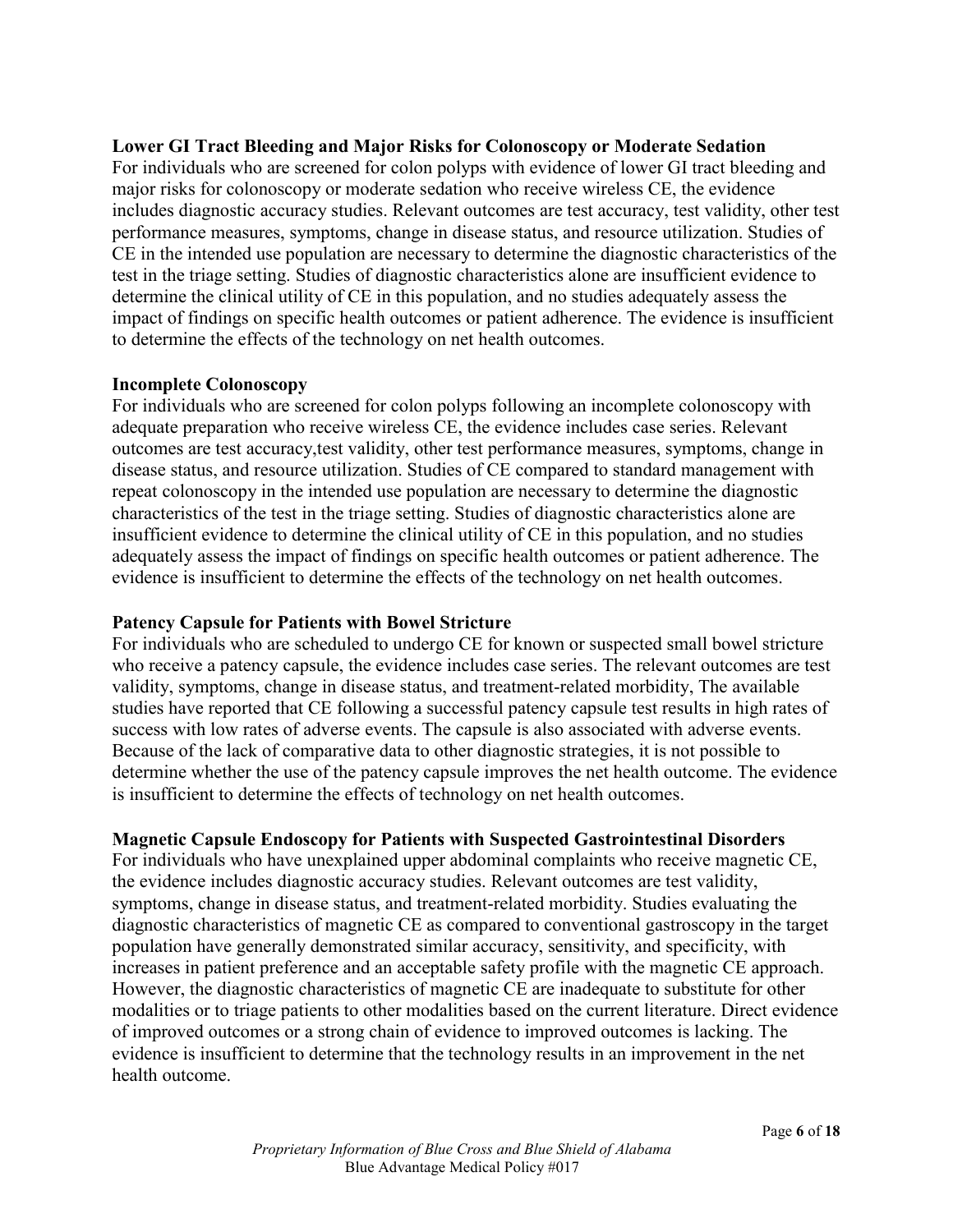### **Practice Guidelines and Position Statements American College of Gastroenterology**

The ACG (2013) issued guidelines on the diagnosis and management of celiac disease. The guidelines recommended that capsule endoscopy (CE) not be used for initial diagnosis, except for patients with positive celiac-specific serology who are unwilling or unable to undergo upper endoscopy with biopsy (strong recommendation, moderate level of evidence).

CE should be considered for the evaluation of small bowel mucosa in patients with complicated Crohn disease (CD; strong recommendation, moderate level of evidence).

The ACG (2018) updated its guidelines on the management of CD in adults. It makes two2 recommendations specific to video capsule endoscopy:

"Video capsule endoscopy (VCE) is a useful adjunct in the diagnosis of patients with small bowel Crohn's disease in patients in whom there is a high index of suspicion of disease."

"Patients with obstructive symptoms should have small bowel imaging and/or patency capsule evaluation before VCE to decrease risk of capsule retention."

These recommendations are based on multiple studies. Capsule endoscopy was found to be "superior to small bowel barium studies, computed tomography enterography (CTE) and ileocolonoscopy in patients with suspected CD, with incremental yield of diagnosis of 32%, 47%, and 22%, respectively….Capsule endoscopy has a high negative predictive value of 96%."

"However, some studies have questioned the specificity of capsule endoscopy findings for CD, and to date there is no consensus as to exactly which capsule endoscopy findings constitute a diagnosis of CD."

The ACG (2015) issued guidelines on the diagnosis and management of small bowel bleeding (including using "small bowel bleeding" to replace "obscure GI [gastrointestinal] bleeding," which should be reserved for patients in whom a source of bleeding cannot be identified anywhere in the GI tract). These guidelines made the following statements related to video CE (see Table 15).

| Table 15. Recommendations on Diagnosis and Management of Sman Bowel Bleeding |            |            |
|------------------------------------------------------------------------------|------------|------------|
| Recommendation                                                               | <b>SOR</b> | <b>LOE</b> |
| " VCE should be considered as a first-line procedure for SB evaluation       |            |            |

## **Table 15. Recommendations on Diagnosis and Management of Small Bowel Bleeding**

| " VCE should be considered as a first-line procedure for SB evaluation<br>after upper and lower GI sources have been excluded, including second-look<br>endoscopy when indicated" | Strong | Moderate |
|-----------------------------------------------------------------------------------------------------------------------------------------------------------------------------------|--------|----------|
| "VCE should be performed before deep enteroscony to increase diagnostic                                                                                                           |        |          |

erformed before deep enteroscopy to increase yield. Initial deep enteroscopy can be considered in cases of massive hemorrhage or when VCE is contraindicated" Strong | High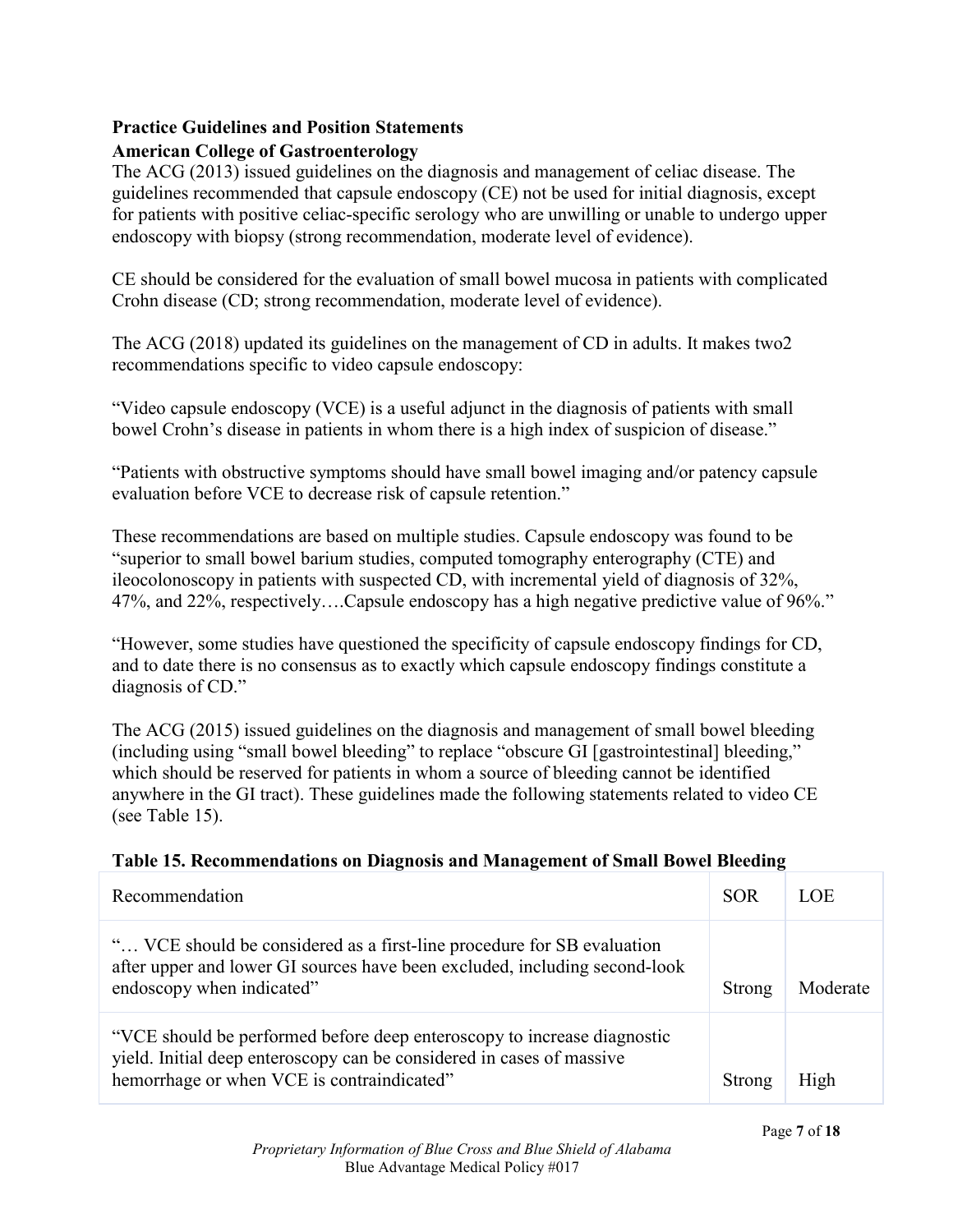GI: gastrointestinal; LOE: level of evidence; SB: small bowel; SOR: strength of recommendation; VCE: video capsule endoscopy.

### **American Society of Gastrointestinal Endoscopy**

The American Society of Gastrointestinal Endoscopy (2016) published guidelines for the use of endoscopy in the management of suspected small bowel bleeding. These guidelines made the following recommendations on capsule endoscopy (VCE) (see Table 16).

### **Table 16. Recommendations on Use of Endoscopy to Manage Suspected Small Bowel Bleeding**

| Recommendation                                                                                                                                                                          | OOE      |
|-----------------------------------------------------------------------------------------------------------------------------------------------------------------------------------------|----------|
| We suggest VCE as the initial test for patients with overt or occult small-bowel<br>bleeding. Positive VCE results should be followed with push enteroscopy if within<br>reach or DAE." | Moderate |
| "We suggest DAE or push enteroscopy if VCE is unavailable or nondiagnostic in<br>patients with overt small bowel bleeding."                                                             | Moderate |

DAE: device-assisted enteroscopy; QOE: quality of evidence; VCE: video capsule endoscopy.

### **American Gastroenterological Association Institute**

The American Gastroenterological Institute (AGA)(2017) issued guidelines on the use of capsule endoscopy. Table 17. summarizes the most relevant recommendations (not all recommendations are included).

#### **Table 17. AGA 2017 Capsule Endoscopy Recommendations**

| Stmt No. | Recommendation | $T_{rad}$ | $\mathbf{M}$<br>) H |
|----------|----------------|-----------|---------------------|
|          |                |           |                     |

Recommendations Supporting the Use of Capsule Endoscopy (CE)

|   | For suspected Crohn's disease (CD), with negative<br>ileocolonoscopy and imaging studies (CE of small bowel)     | Strong      | Very low |
|---|------------------------------------------------------------------------------------------------------------------|-------------|----------|
| 2 | For CD and clinical features unexplained by ileocolonoscopy<br>or imaging studies                                | Strong      | Very low |
| 3 | For CD, when assessment of small-bowel mucosal healing<br>(beyond reach of ileocolonoscopy) is needed            | Conditional | Very low |
| 4 | For suspected small-bowel recurrence of CD after colectomy,<br>undiagnosed by ileocolonoscopy or imaging studies | Strong      | Very low |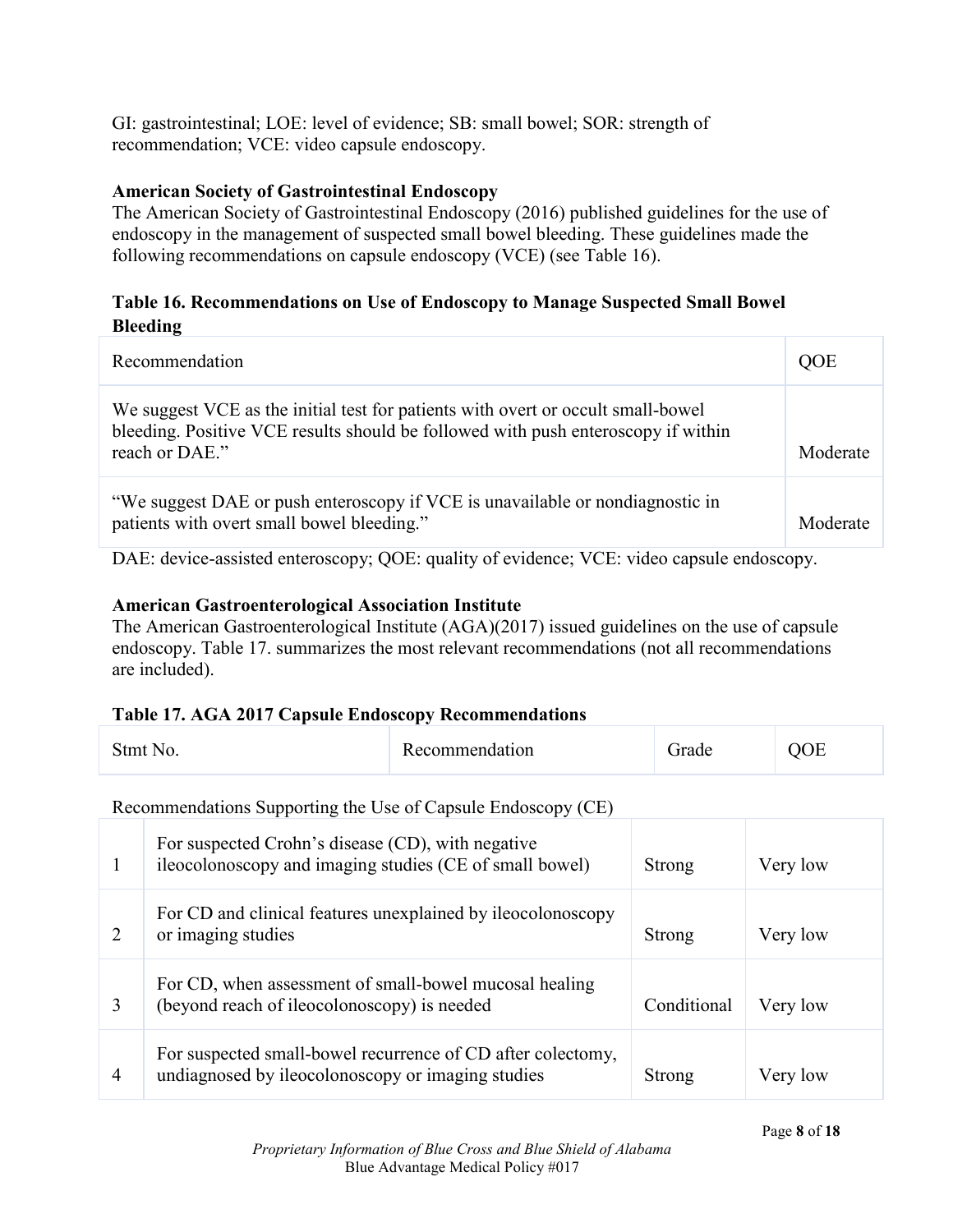| 7  | For celiac disease with unexplained symptoms despite<br>treatment and appropriate investigations                                                                              | Strong        | Very low<br>(efficacy) Low<br>(safety) |
|----|-------------------------------------------------------------------------------------------------------------------------------------------------------------------------------|---------------|----------------------------------------|
| 8  | For documented overt gastrointestinal (GI) bleeding<br>(excluding hemoatemesis) and negative findings on high-<br>quality esophagogastroduodenoscopy (EGD) and<br>colonoscopy | <b>Strong</b> | Very low                               |
| 9  | For overt, obscure bleeding episode, as soon as possible                                                                                                                      | Strong        | Very low                               |
| 10 | With prior negative CE with repeated obscure bleeding,<br>repeated studies (endoscopy, colonoscopy and/or CE)                                                                 | Strong        | Very low                               |
| 11 | For suspected obscure bleeding and unexplained mild<br>chronic iron-deficiency anemia, in selected cases                                                                      | <b>Strong</b> | Very low                               |
| 12 | For polyposis syndromes, which require small bowel studies,<br>for ongoing surveillance                                                                                       | Conditional   | Very low<br>(efficacy) Low<br>(safety) |

#### Recommendations Against Use of CE

|          | For diagnosing CD when chronic abdominal pain or diarrhea are only symptoms, and with no evidence of       |
|----------|------------------------------------------------------------------------------------------------------------|
| $\theta$ | For diagnosing celiac disease                                                                              |
| 13       | For routine substitution of colonoscopy                                                                    |
| 14       | For inflammatory bowel disease (IBD), as substitute for colonoscopy to assess extent and severity of disea |

QOE: quality of evidence; Stmt: statement.

#### **U.S. Multi-Society Task Force**

The U.S. Multi-Society Task Force (2017) issued recommendations for colorectal cancer screening with representation from the American College of Gastroenterology, the American Gastroenterological Association, and The American Society for Gastrointestinal Endoscopy. Capsule endoscopy every 5 years received a tier 3 ranking with the following recommendation: "We suggest that capsule colonoscopy (if available) is an appropriate screening test when patients decline colonoscopy, FIT, FIT-fecal DNA, CT colonography, and flexible sigmoidoscopy (weak recommendation, low-quality evidence)."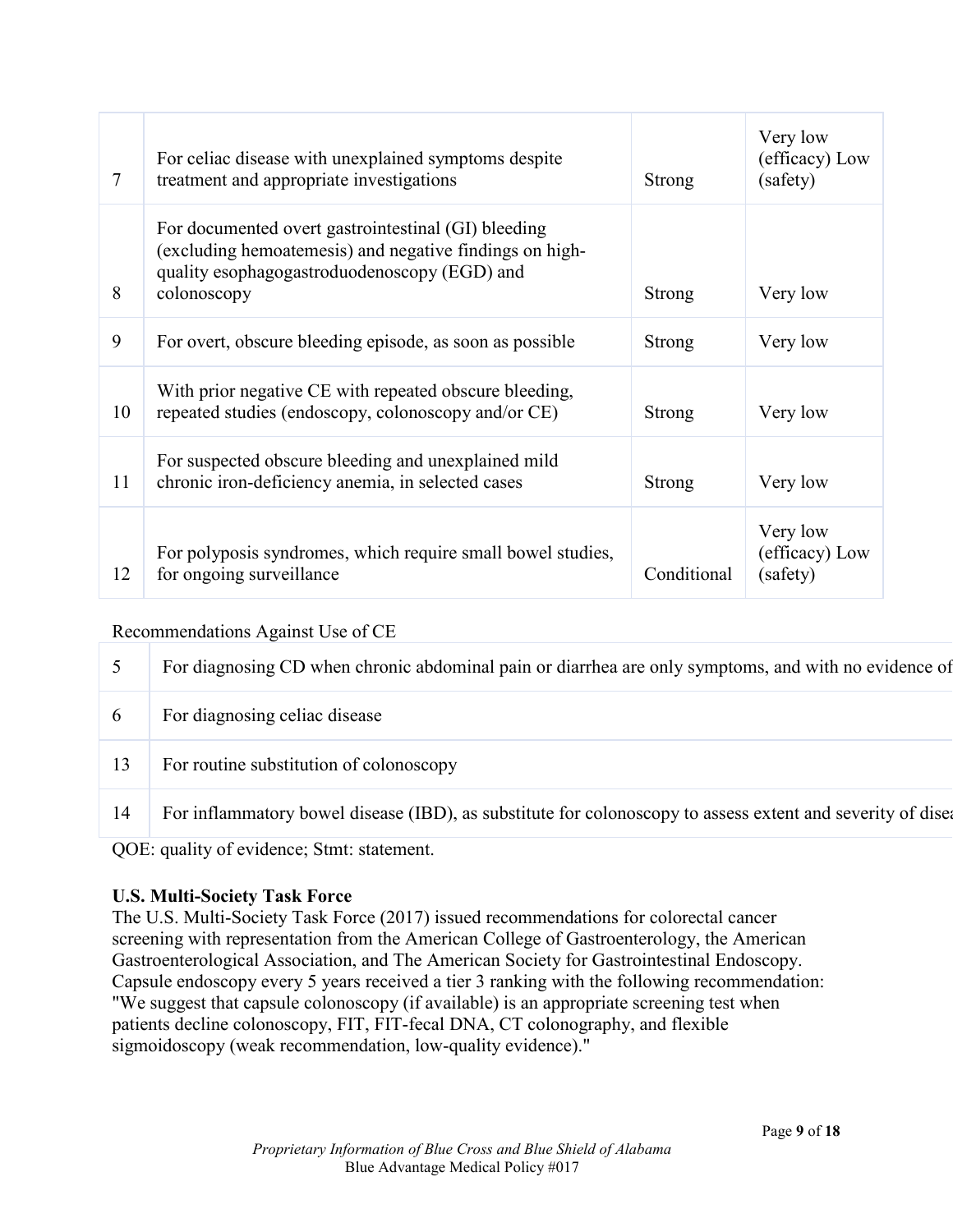### **U.S. Preventive Services Task Force Recommendations**

The U.S. Preventive Services Task Force published its most recent recommendations for colorectal cancer screening in 2021. Colorectal cancer screening was recommended starting at age 50 years and continuing until age 75 years (A recommendation) and in adults aged 45 to 49 years (B recommendation). The USPSTF recommendation for screening for colorectal cancer does not include serum tests, urine tests, or CE for colorectal cancer screening because of the limited available evidence on these tests and because other effective tests are available.The U.S. Preventive Services Task Force is in the process of updating its recommendations for colorectal cancer screening. The proposed analytic framework in the Draft Research Plan includes the evaluation of CE as a triage test for colonoscopy.

## **KEY WORDS:**

Wireless capsule endoscopy, Given® Imaging System, camera endoscopy, ingestible video capsule, PillCam ESO, PillCam SB, Given® AGILE Patency System, patency capsule, CapsoCam Plus, Olympus Small Intestinal Capsule Endoscope System, MiroCam Capsule Endoscope System, NaviCam, Magnetic Capsule Endoscopy

## **APPROVED BY GOVERNING BODIES:**

Table 18 summarizes various wireless CE devices with clearance by the U.S. Food and Drug Administration.

| Device                                                                | Manufacturer          | Date<br>Cleared | 510(k)<br>No. | Indication                                                                                                                                                                                                                                                                                                                                                                                                                               |
|-----------------------------------------------------------------------|-----------------------|-----------------|---------------|------------------------------------------------------------------------------------------------------------------------------------------------------------------------------------------------------------------------------------------------------------------------------------------------------------------------------------------------------------------------------------------------------------------------------------------|
| Pillcam SB 3<br>Capsule Endoscopy<br>System, Pillcam<br>Software 9.0e | Given Imaging<br>Ltd. | 8/27/2021       | K211684       | For visualization of the<br>small bowel mucosa. It may<br>be used in the visualization<br>and monitoring of: lesions<br>that may indicate Crohn's<br>disease not detected by<br>upper and lower endoscopy;<br>lesions that may be a source<br>of obscure bleeding not<br>detected by upper and lower<br>endoscopy; lesions that may<br>be potential causes of iron<br>deficiency anemia not<br>detected by upper and lower<br>endoscopy. |

## **Table 18. Wireless Capsule Endoscopy Devices Cleared by the Food and Drug Administration**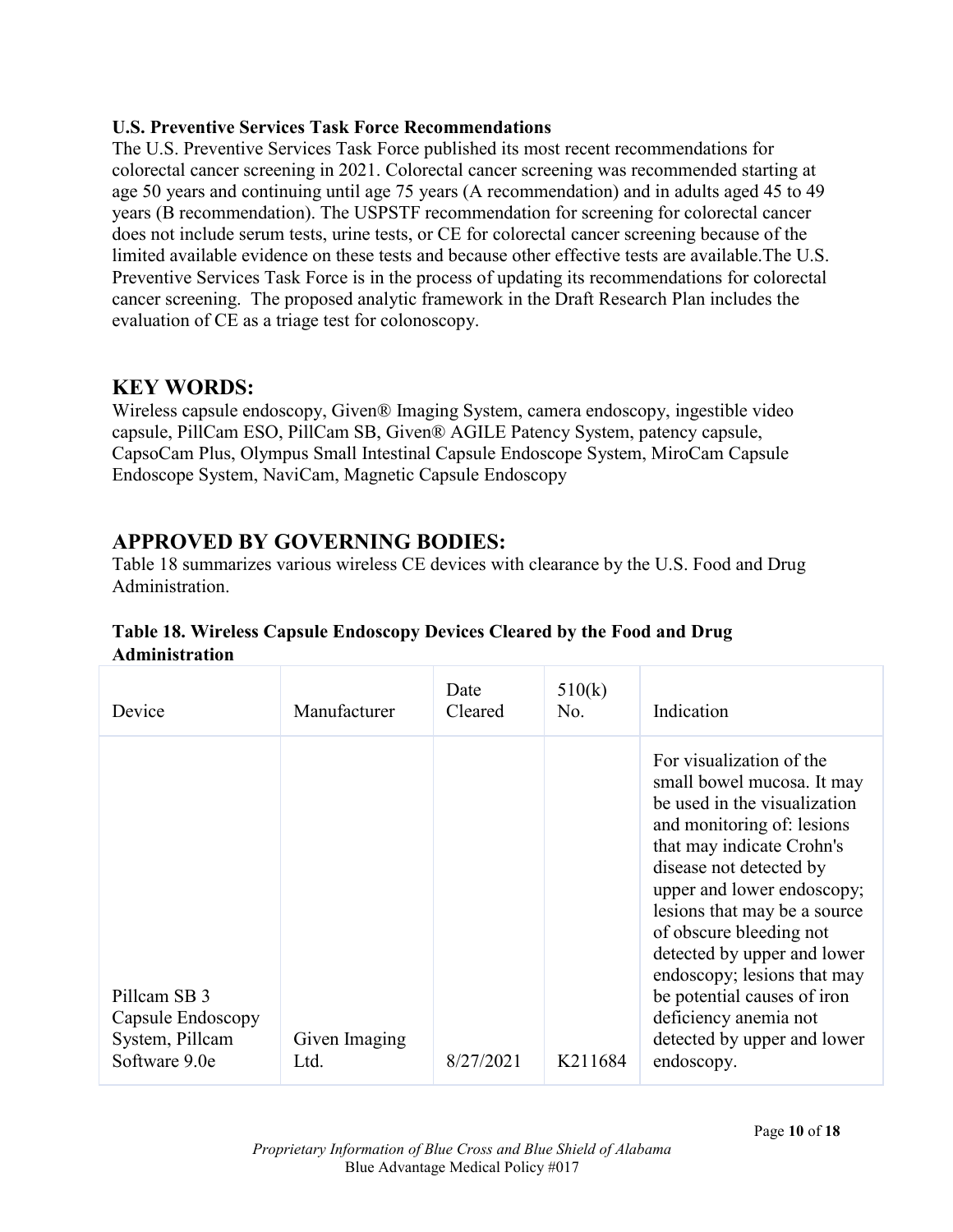| NaviCam Stomach<br>Capsule System                              | AnX Robotica,<br>Inc.                     | 5/22/2020 | K203192 | For visualization of the<br>stomach of adults $(\geq 22)$<br>years) with a body mass<br>index <38. The system can<br>be used in clinics and<br>hospitals, including<br>emergency room settings.                                                                                                                                                                                                                                                                                                                                    |
|----------------------------------------------------------------|-------------------------------------------|-----------|---------|------------------------------------------------------------------------------------------------------------------------------------------------------------------------------------------------------------------------------------------------------------------------------------------------------------------------------------------------------------------------------------------------------------------------------------------------------------------------------------------------------------------------------------|
| CapsoCam Plus<br>$(SV-3)$                                      | CapsoVision<br>Inc.                       | 4/19/2019 | K183192 | For visualization of the<br>small bowel mucosa in<br>adults. It may be used as a<br>tool in the detection of<br>abnormalities of the small<br>bowel.                                                                                                                                                                                                                                                                                                                                                                               |
| Olympus Small<br><b>Intestinal Capsule</b><br>Endoscope System | Olympus<br>Medical<br><b>Systems Corp</b> | 3/5/2019  | K183053 | For visualization of the<br>small intestine mucosa.                                                                                                                                                                                                                                                                                                                                                                                                                                                                                |
| MiroCam Capsule<br><b>Endoscope System</b>                     | IntroMedic Co.<br>Ltd.                    | 11/8/2018 | K180732 | May be used as a tool in the<br>detection of abnormalities of<br>the small bowel and this<br>device is indicated for adults<br>and children from two years<br>of age.                                                                                                                                                                                                                                                                                                                                                              |
| Olympus Small<br><b>Intestinal Capsule</b><br>Endoscope System | Olympus<br>Medical<br>Systems Corp.       | 3/13/2018 | K173459 | May be used in the<br>visualization and monitoring<br>of lesions that may indicate<br>Crohn's disease not detected<br>by upper and lower<br>endoscopy. - It may be used<br>in the visualization and<br>monitoring of lesions that<br>may be a source of obscure<br>bleeding (either overt or<br>occult) not detected by<br>upper and lower endoscopy.<br>It may be used in the<br>visualization and monitoring<br>of lesions that may be<br>potential causes of iron<br>deficiency anemia (IDA) not<br>detected by upper and lower |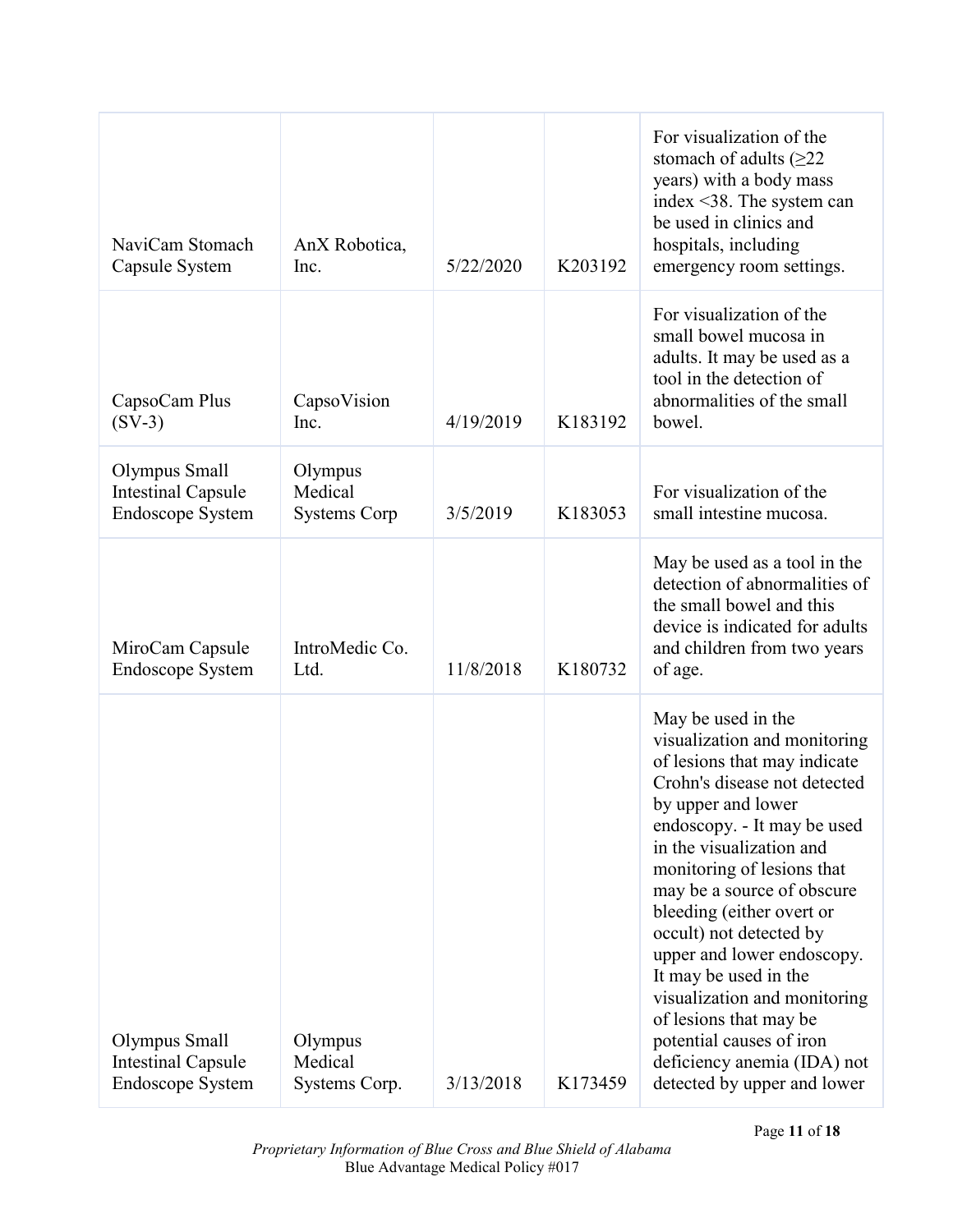|                                                                                                            |                                                             |            |         | endoscopy. The Red Color<br>Detection Function is<br>intended to mark frames of<br>the video suspected of<br>containing blood or red<br>areas.                                           |
|------------------------------------------------------------------------------------------------------------|-------------------------------------------------------------|------------|---------|------------------------------------------------------------------------------------------------------------------------------------------------------------------------------------------|
| PillCam Patency<br>System                                                                                  | Given Imaging<br>Ltd.                                       | 3/8/2018   | K180171 | Intended to verify adequate<br>patency of the<br>gastrointestinal tract prior to<br>administration of the<br>PillCam video capsule in<br>patients with known or<br>suspected strictures. |
| MiroCam Capsule<br><b>Endoscope System</b>                                                                 | IntroMedic Co.<br>Ltd.                                      | 1/30/2018  | K170438 | For visualization of the<br>small intestine mucosa.                                                                                                                                      |
| PillCam SBC<br>capsule endoscopy<br>system PilCam<br>Desktop Software<br>9.0                               | Given Imaging<br>Ltd.                                       | 9/1/2017   | K170210 | For visualization of the<br>small intestine mucosa.                                                                                                                                      |
| <b>RAPID Web</b>                                                                                           | Given Imaging<br>Ltd.                                       | 5/26/2017  | K170839 | Intended for visualization of<br>the small bowel mucosa.                                                                                                                                 |
| AdvanCE capsule<br>endoscope delivery<br>device                                                            | <b>United States</b><br>Endoscopy<br>Group Inc.             | 3/10/2017  | K163495 | Intended for visualization of<br>the small bowel mucosa.                                                                                                                                 |
| <b>OLYMPUS</b><br><b>SMALL</b><br><b>INTESTINAL</b><br><b>CAPSULE</b><br><b>ENDOSCOPE</b><br><b>SYSTEM</b> | <b>OLYMPUS</b><br><b>MEDICAL</b><br><b>SYSTEMS</b><br>CORP. | 1/19/2017  | K163069 | Intended for visualization of<br>the small bowel mucosa.                                                                                                                                 |
| CapsoCam Plus<br>(SV-3) Capsule<br><b>Endoscope System</b>                                                 | CapsoVision Inc                                             | 10/21/2016 | K161773 | Intended for visualization of<br>the small bowel mucosa.                                                                                                                                 |
| CapsoCam (SV-1)                                                                                            | CapsoVision                                                 | 2/9/2016   | K151635 | For use in diagnosing                                                                                                                                                                    |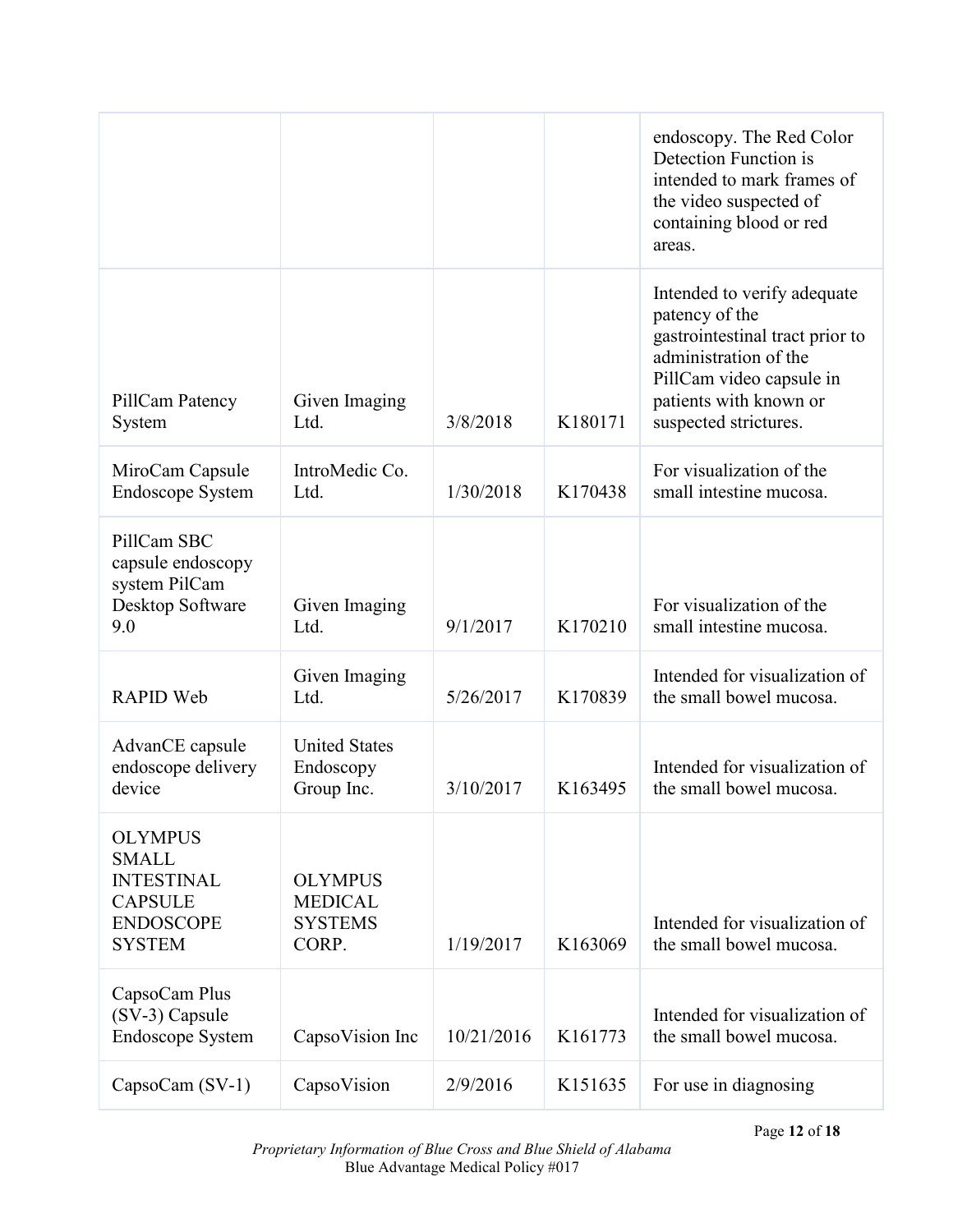|                                                                                                | Inc.                                                        |            |         | disorders of the small bowel,<br>esophagus, and colon.                                                                                                                                                                                                                                                                                                                                                                                                                                               |
|------------------------------------------------------------------------------------------------|-------------------------------------------------------------|------------|---------|------------------------------------------------------------------------------------------------------------------------------------------------------------------------------------------------------------------------------------------------------------------------------------------------------------------------------------------------------------------------------------------------------------------------------------------------------------------------------------------------------|
| PillCam TM<br><b>COLON 2</b>                                                                   | Given®<br>Imaging                                           | 01/14/2016 | K153466 | Detection of colon polyps in<br>patients after an incomplete<br>colonoscopy and a complete<br>evaluation of the colon was<br>not technically possible, and<br>for detection of colon polyps<br>in patients with evidence of<br>GI bleeding of lower GI<br>origin with major risks for<br>colonoscopy or moderate<br>sedation, but who could<br>tolerate colonoscopy or<br>moderate sedation in the<br>event a clinically significant<br>colon abnormality was<br>identified on capsule<br>endoscopy. |
| MiroCam Capsule<br><b>Endoscope System</b>                                                     | <b>INTROMEDIC</b><br>CO. LTD                                | 3/17/2015  | K143663 | Intended for visualization of<br>the small bowel mucosa.                                                                                                                                                                                                                                                                                                                                                                                                                                             |
| <b>ENDOCAPSULE</b><br>SOFTWARE 10;<br><b>ENDOCAPSULE</b><br><b>SOFTWARE 10</b><br><b>LIGHT</b> | <b>OLYMPUS</b><br><b>MEDICAL</b><br><b>SYSTEMS</b><br>CORP. | 2/8/2015   | K142680 | Intended for visualization of<br>the small bowel mucosa.                                                                                                                                                                                                                                                                                                                                                                                                                                             |

GI: gastrointestinal

## **BENEFIT APPLICATION:**

Coverage is subject to member's specific benefits, group specific policy will supersede this policy when applicable.

# **CURRENT CODING:**

## **CPT Codes:**

|       | Gastrointestinal tract imaging, intraluminal (e.g., capsule endoscopy), esophagus through |
|-------|-------------------------------------------------------------------------------------------|
| 91110 | ileum, with interpretation and report                                                     |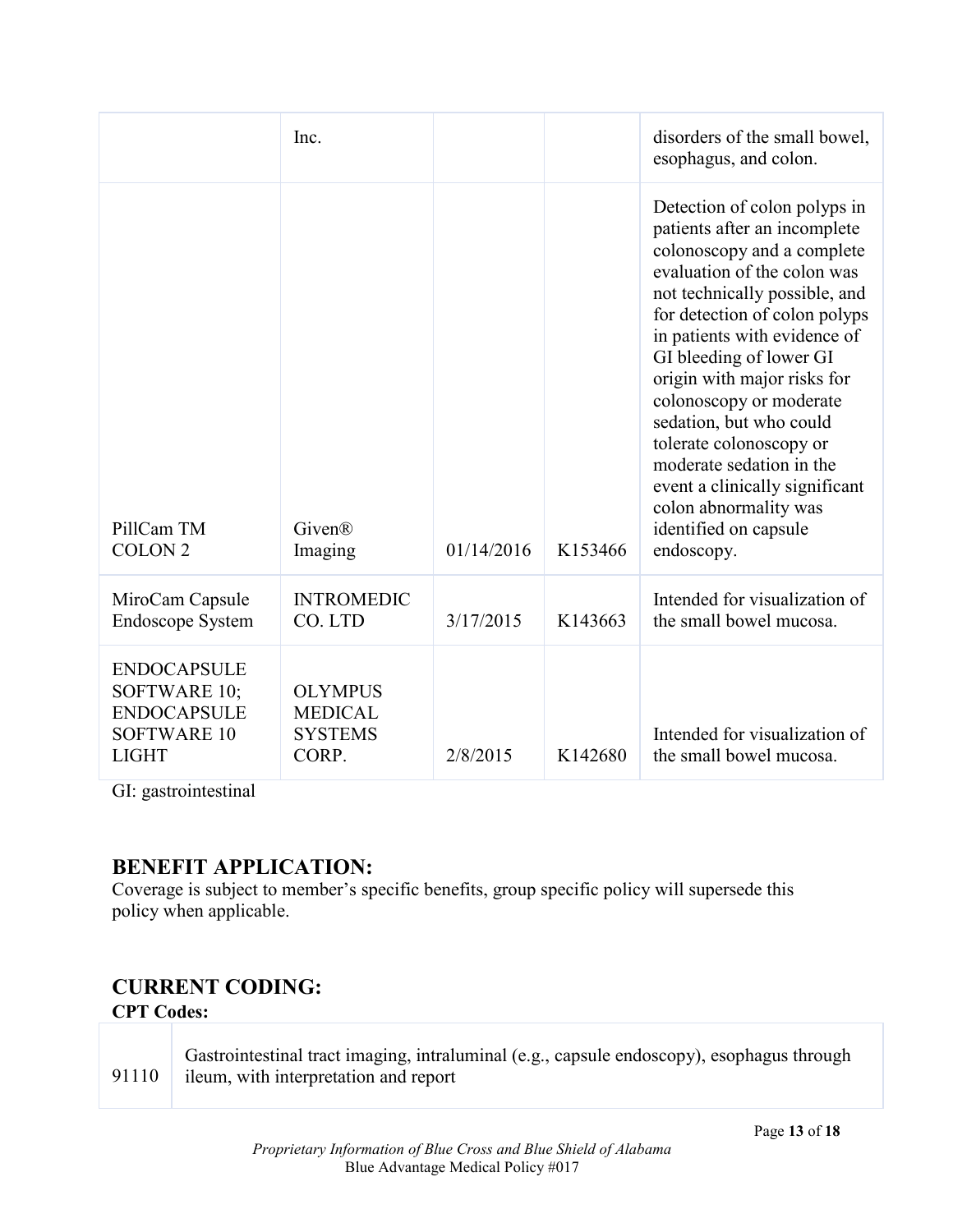| 91111 | Gastrointestinal tract imaging, intraluminal (e.g., capsule endoscopy), esophagus with<br>interpretation and report |
|-------|---------------------------------------------------------------------------------------------------------------------|
| 91113 | Gastrointestinal tract imaging, intraluminal colon (Effective 01/01/2022)                                           |

## **PREVIOUS CODING:**

0355T Gastrointestinal tract imaging, intraluminal (e.g., capsule endoscopy), colon, with interpretation and report (**Deleted 12/31/2021**)

## **REFERENCES:**

- 1. American College of Gastroenterology (ACG). Guidelines: Diagnosis and management of Celiac disease. 2013; //gi.org/guideline/diagnosis-and-management-of-celiac-disease/.
- 2. Annese V, Daperno M, Rutter MD, et al. European evidence based consensus for endoscopy in inflammatory bowel disease. J Crohns Colitis. Dec 15 2013; 7(12):982- 1018.
- 3. Appleyard, M., et al. Wireless-capsule diagnostic endoscopy for recurrent small bowel bleeding, The New England Journal of Medicine, Vol. 344:232-233, January 18, 2001.
- 4. ASGE Standards of Practice Committee, Gurudu SR, Bruining DH, et al. The role of endoscopy in the management of suspected smallbowel bleeding. Gastrointest Endosc. Jan 2017;85(1):22-31.
- 5. Bibbins-Domingo K, Grossman DC, et al. Screening for Colorectal Cancer: US Preventive Services Task Force Recommendation Statement. JAMA. Jun 21 2016;315(23):2564- 2575.
- 6. Bruining DH, Oliva S, Fleisher MR, et al. Panenteric capsule endoscopy versus ileocolonoscopy plus magnetic resonance enterography in Crohn's disease: a multicentre, prospective study. BMJ Open Gastroenterol. Jun 2020; 7(1).
- 7. Cash BD, Fleisher MR, Fern S, et al. Multicentre, prospective, randomised study comparing the diagnostic yield of colon capsule endoscopy versus CT colonography in a screening population (the TOPAZ study). Gut. Nov 2021; 70(11): 2115-2122.
- 8. Chandran S, Testro A, Urquhart P et al. Risk stratification of upper GI bleeding with an esophageal capsule. Gastrointest Endosc 2013; 77(6):891-8.
- 9. Choi M, Lim S, Choi MG, et al. Effectiveness of Capsule Endoscopy Compared with Other Diagnostic Modalities in Patients with Small Bowel Crohn's Disease: A Meta-Analysis. Gut Liver. Oct 13 2016.
- 10. Choi M, Lim S, Choi MG, et al. Effectiveness of capsule endoscopy compared with other diagnostic modalities in patients with small bowel Crohn's disease: a meta-analysis. Gut Liver. Jan 15 2017;11(1):62-72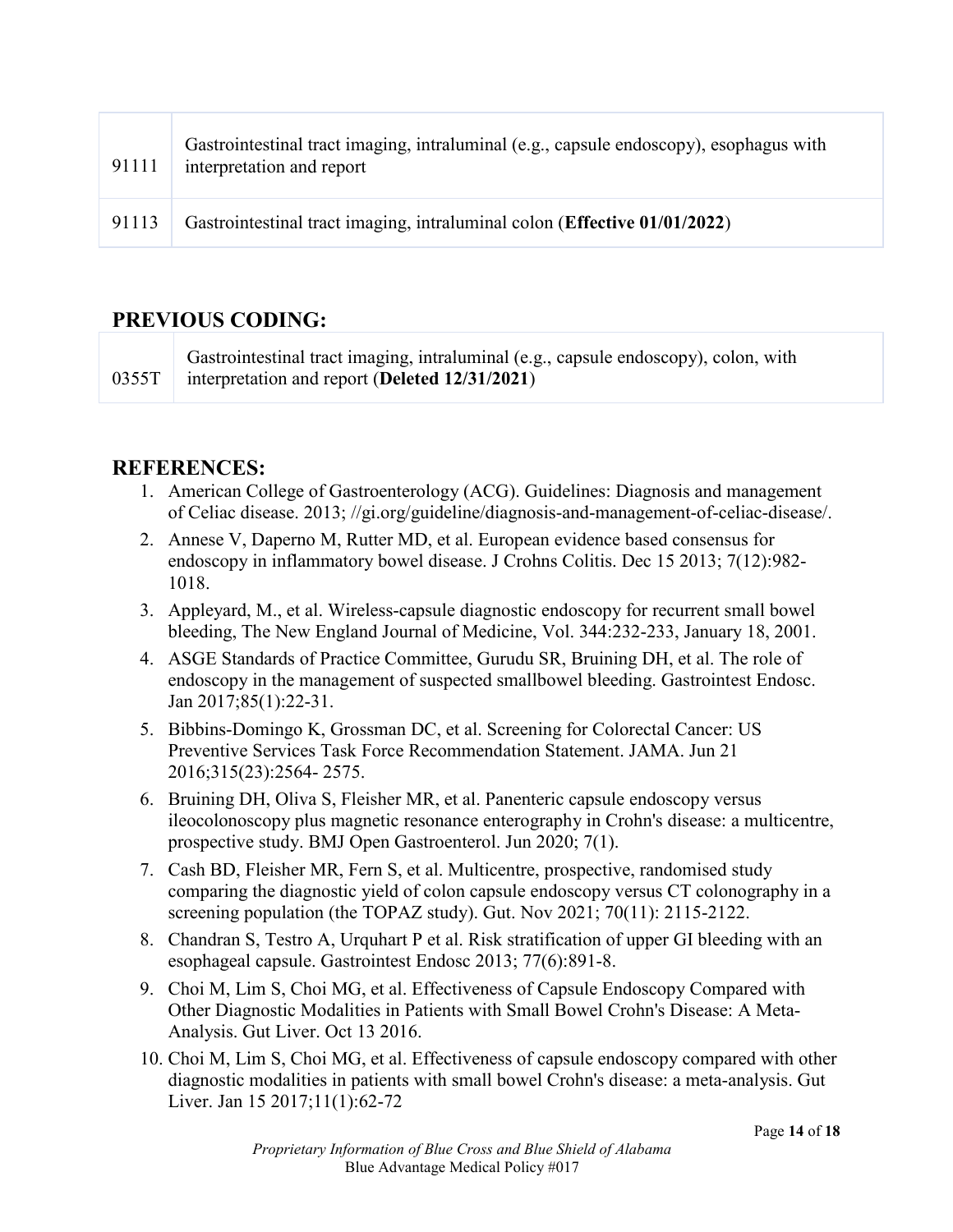- 11. Colli A, Gana JC, Turner D, et al. Capsule endoscopy for the diagnosis of oesophageal varices in people with chronic liver disease or portal vein thrombosis. Cochrane Database Syst Rev. 2014;10:CD008760.
- 12. Cross A, Szoka N. SAGES NaviCam stomach capsule system. March 10, 2021. https://www.sages.org/publications/tavac/navicam-stomach-capsule-system/. Accessed November 10, 2021.
- 13. Davidson KW, Barry MJ, Mangione CM, et al. Screening for Colorectal Cancer: US Preventive Services Task Force Recommendation Statement. JAMA. May 18 2021; 325(19): 1965-1977.
- 14. D'Haens G, Lowenberg M, Samaan MA, et al. Safety and Feasibility of Using the Second-Generation Pillcam Colon Capsule to Assess Active Colonic Crohn's Disease. Clin Gastroenterol Hepatol. Aug 2015;13(8):1480-1486 e1483.
- 15. Enns RA, Hookey L, Armstrong D et al. Clinical Practice Guidelines for the Use of Video Capsule Endoscopy.. Gastroenterology, 2017 Jan 8;152(3).
- 16. Enns RA, Hookey L, Armstrong D, et al. Clinical practice guidelines for the use of video capsule endoscopy. Gastroenterology. Feb 2017; 152(3):497-514.
- 17. Force USPST, Bibbins-Domingo K, Grossman DC, et al. Screening for Colorectal Cancer: US Preventive Services Task Force Recommendation Statement. JAMA. Jun 21 2016;315(23):2564-2575.
- 18. Gerson LB, Fidler JL, Cave DR, et al. ACG Clinical Guideline: Diagnosis and Management of Small Bowel Bleeding. Am J Gastroenterol. Sep 2015;110(9):1265- 1287; quiz 1288.
- 19. Gralnek IM, Ching JY, Maza I et al. Capsule endoscopy in acute upper gastrointestinal hemorrhage: a prospective cohort study. Endoscopy 2013; 45(1):12-9.
- 20. Gurudu SR, Bruining DH, Acosta RD, et al. The role of endoscopy in the management of suspected small bowel bleeding. Gastrointest Endosc. Jun 30 2016.
- 21. Gutkin E, Shalomov A, Hussain SA et al. Pillcam  $ESO(\mathbb{R})$  is more accurate than clinical scoring systems in risk stratifying emergency room patients with acute upper gastrointestinal bleeding. Therap Adv Gastroenterol 2013; 6(3):193-8.
- 22. Guturu P, Sagi SV, Ahn D et al. Capsule endoscopy with PILLCAM ESO for detecting esophageal varices: a meta-analysis. Minerva Gastroenterol Dietol 2011; 57(1):1-11.
- 23. Haanstra JF, Al-Toma A, Dekker E, et al. Prevalance of small-bowel neoplasia in Lynch syndrome assessed by video capsule endoscopy. Gut. Oct 2015; 64(10):1578-1583.
- 24. Iddan, G., et al. Wireless Capsule Endoscopy, NATURE 2000; 405(6785); 417.
- 25. IOM (Institute of Medicine). 2011. Clinical Practice Guidelines We Can Trust. Washington, DC: The National Academies Press.
- 26. Jeon SR, Kim JO, Kim JB, et al. Portal hypertensive enteropathy diagnosed by capsule endoscopy in cirrhotic patients: a nationwide multicenter study. Dig Dis Sci. May 2014; 59(5):1036-1041.
- 27. Kjolhede T, Olholm AM, Kaalby L, et al. Diagnostic accuracy of capsule endoscopy compared with colonoscopy for polyp detection: systematic review and meta-analyses. Endoscopy. Aug 28 2020.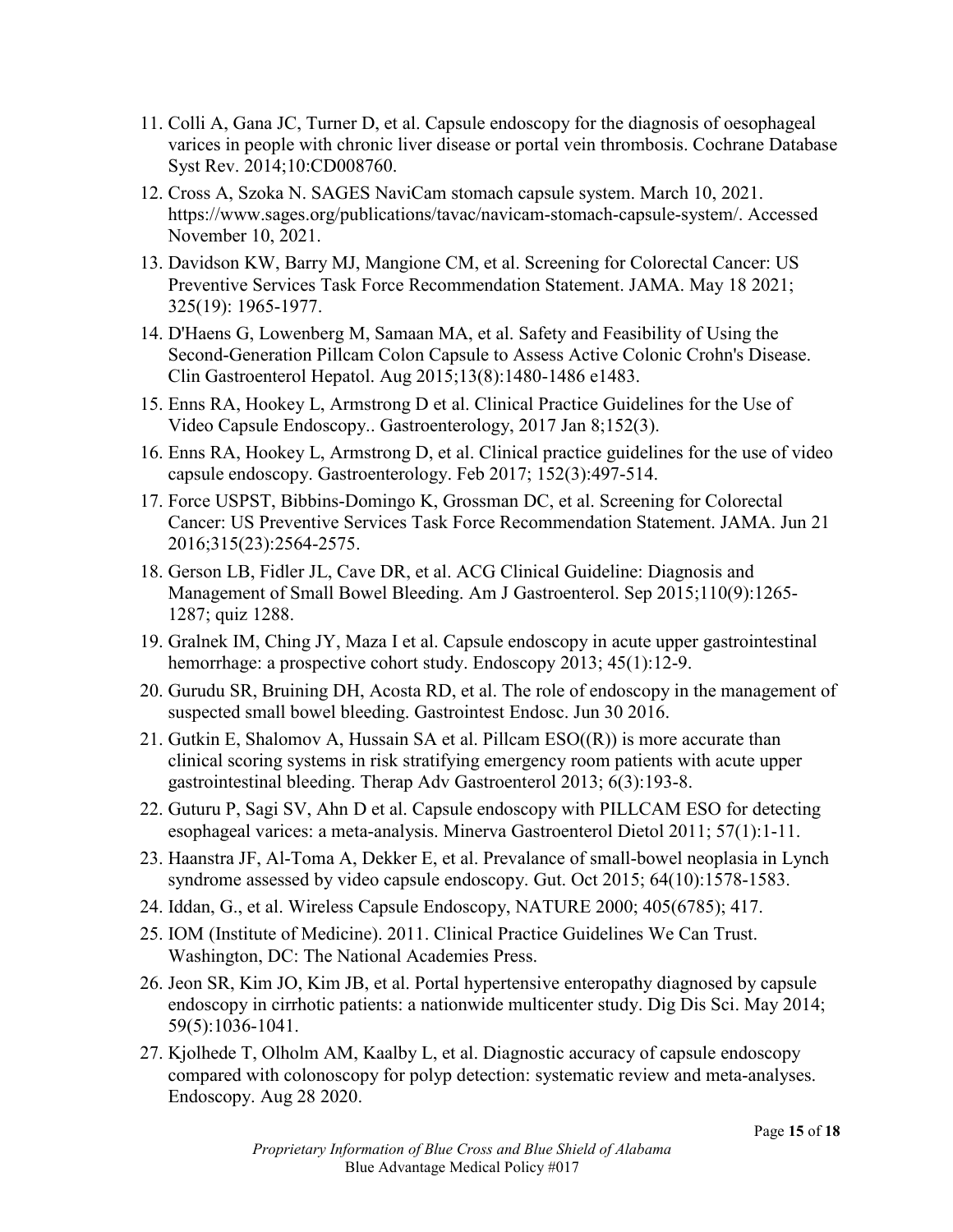- 28. Kjolhede T, Olholm AM, Kaalby L, et al. Diagnostic accuracy of capsule endoscopy compared with colonoscopy for polyp detection: systematic review and meta-analyses. Endoscopy. Jul 2021; 53(7): 713-721.
- 29. Koornstra JJ. Small bowel endoscopy in familial adenomatous polyposis and Lynch syndrome. Best Pract Res Clin Gastroenterol. Jun 2012; 26(3):359-368.
- 30. Kopylov U, Yung DE, Engel T, et al. Diagnostic yield of capsule endoscopy versus magnetic resonance enterography and small bowel contrast ultrasound in the evaluation of small bowel Crohn's disease: Systematic review and meta-analysis. Dig Liver Dis. Aug 2017; 49(8):854-863.
- 31. Koulaouzidis A, Rondonotti E, Giannakou A et al. Diagnostic yield of small-bowel capsule endoscopy in patients with iron-deficiency anemia: a systematic review. Gastrointest Endosc 2012; 76(5):983-92.
- 32. Kurien M, Evans KE, Aziz I et al. Capsule endoscopy in adult celiac disease: a potential role in equivocal cases of celiac disease? Gastrointest Endosc 2013; 77(2):227-32.
- 33. Lansdorp-Vogelaar I, von Karsa L, International Agency for Research on C. European guidelines for quality assurance in colorectal cancer screening and diagnosis. First Edition--Introduction. Endoscopy. Sep 2012; 44 Suppl 3:SE15-30.
- 34. Leung WK, Ho SS, Suen BY et al. Capsule endoscopy or angiography in patients with acute overt obscure gastrointestinal bleeding: a prospective randomized study with longterm follow-up. Am J Gastroenterol 2012; 107(9):1370-6.
- 35. Lichtenstein GR, Loftus EV, Isaacs KL et al. ACG Clinical Guideline: Management of Crohn's Disease in Adults.. Am. J. Gastroenterol., 2018 Apr 4;113(4).
- 36. McCarty TR, Afinogenova Y, Njei B. Use of Wireless Capsule Endoscopy for the Diagnosis and Grading of Esophageal Varices in Patients With Portal Hypertension: A Systematic Review and Meta-Analysis. J Clin Gastroenterol. Feb 2017; 51(2):174-182.
- 37. Morgan DR, Malik PR, Romeo DP et al. Initial US evaluation of second generation capsule colonoscopy for detecting colon polyps. BMJ Open Gastroenterol. 2016; 3(1):e000089.
- 38. Oliva S, Di Nardo G, Hassan C, et al. Second-generation colon capsule endoscopy vs. colonoscopy in pediatric ulcerative colitis: a pilot stydy. Endoscopy. Jun 2014; 46(6): 485-492.
- 39. Parodi A, Vanbiervliet G, Hassan C, et al. Colon capsule endoscopy to screen for colorectal neoplasia in those with family histories of colorectal cancer. Gastrointest Endosc. May 26 2017.
- 40. Raju GS, Gerson L, Das A et al. American Gastroenterological Association (AGA)
- 41. Rex DK, Adler SN, Aisenberg J, et al. Accuracy of capsule colonoscopy in detecting colorectal polyps in a screening population. Gastroenterology. May 2015; 148(5):948- 957 e942.
- 42. Rokkas T, Niv Y. The role of video capsule endoscopy in the diagnosis of celiac disease: a meta-analysis. Eur J Gastroenterol Hepatol 2012; 24(3):303-8.
- 43. Rubio-Tapia A, Hill ID, Kelly CP, et al. ACG clinical guidelines: diagnosis and management of celiac disease. AM J Gastroenterol. May 2013; 108(5):656-676.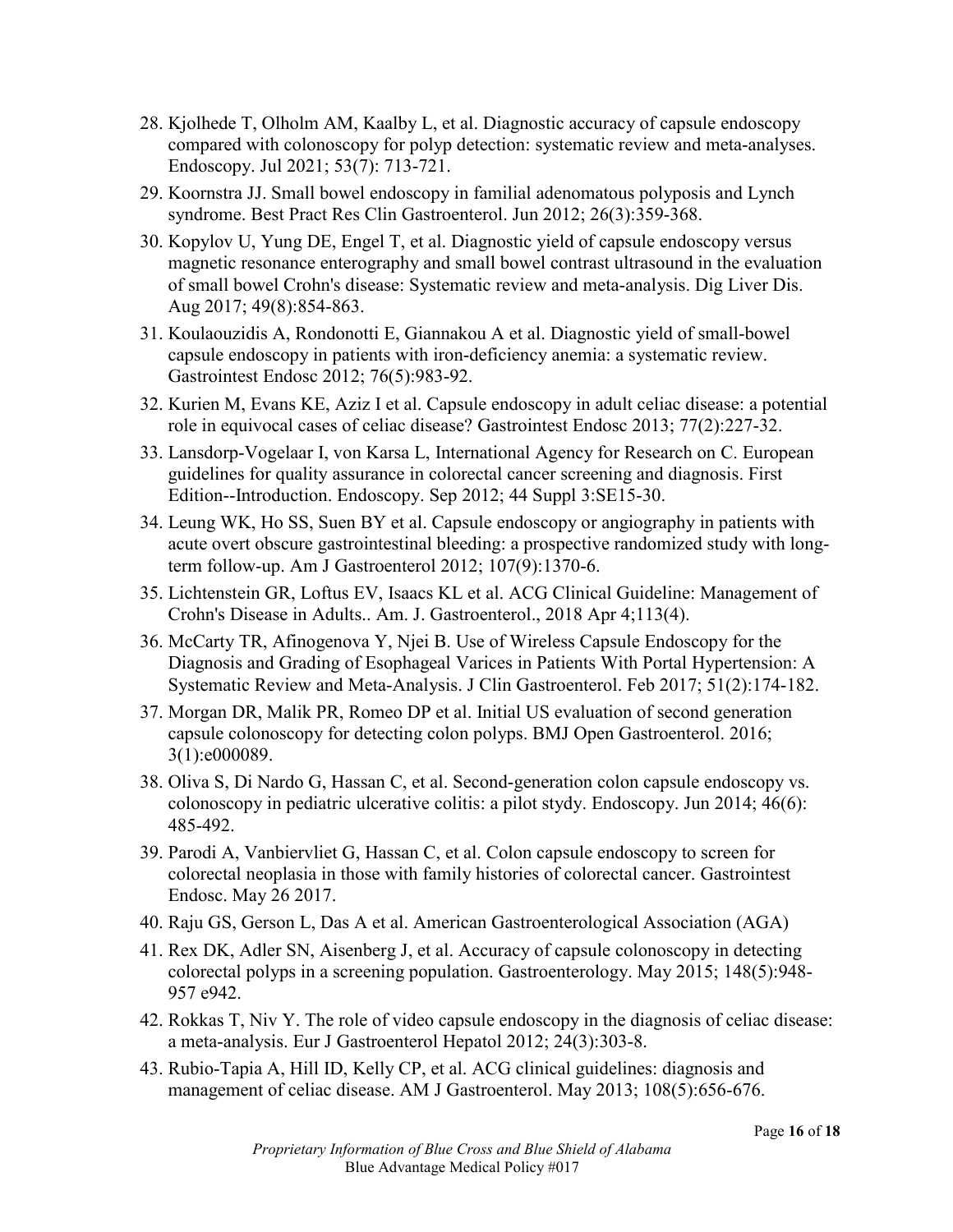- 44. Saito Y, Saito S, Oka S, et al. Evaluation of the clinical efficacy of colon capsule endoscopy in the detection of lesions of the colon: prospective, multicenter, open study. Gastrointest Endosc. Nov 2015; 82(5): 861-869.
- 45. San Juan-Acosta M, Caunedo-Alvarez A, Arguelles-Arias F, et al. Colon capsule endoscopy is a safe and useful tool to assess disease parameters in patients with ulcerative colitis. Eur J Gastroenterol Hepatol. Aug 2014; 26(8):894-901.
- 46. Shi HY, Chan FKL, Higashimori A, et al. A prospective study on second-generation colon capsule endoscopy to detect mucosal lesions and disease activity in ulcerative colitis (with video). Gastrointest Endosc. Dec 2017;86(6):1139-1146 e1136.
- 47. Spada C, Hassan C, Galmiche JP, et al. Colon capsule endoscopy: European Society of Gastrointestinal Endoscopy (ESGE) Guideline. Endoscopy. May 2012; 44(5):527-536.
- 48. Spada C, Pasha SF, Gross SA, et al. Accuracy of First- and Second-Generation Colon Capsules in Endoscopic Detection of Colorectal Polyps: A Systematic Review and Metaanalysis. Clin Gastroenterol Hepatol. May 7 2016.
- 49. Sung J, Ho KY, Chiu HM et al. The use of Pillcam Colon in assessing mucosal inflammation in ulcerative colitis: a multicenter study. Endoscopy 2012; 44(8):754-8.
- 50. Sung JJ, Tang RS, Ching JY, et al. Use of capsule endoscopy in the emergency department as a triage of patients with GI bleeding. Gastrointest Endosc. May 6 2016.
- 51. U.S. Preventive Services Task Force. Draft Research Plan: Colorectal Cancer Screening. January 13, 2019; https://www.uspreventiveservicestaskforce.org/uspstf/document/draftresearch-plan/colorectal-cancer-screening3. Accessed November 2, 2020.
- 52. Urquhart P, Grimpen F, Lim GJ, et al. Capsule endoscopy versus magnetic resonance enterography for the detection of small bowel polyps in Peutz-Jeghers syndrome. Fam Cancer. Jun 2014; 13(2):249-255.
- 53. Xue M, Chen X, Shi L, et al. Small-bowel capsule endoscopy in patients with unexplained chronic abdominal pain: a systematic review. Gastrointest Endosc. Jul 8 2014.
- 54. Yang L, Chen Y, Zhang B, et al. Increased diagnostic yield of capsule endoscopy in patients with chronic abdominal pain. PLoS One. 2014; 9(1):e87396.

## **POLICY HISTORY:**

Adopted for Blue Advantage, March 2005 Available for comment May 1-June 14, 2005 Medical Policy Group, December 2005 Available for comment December 27, 2005-February 9, 2006 Effective January 1, 2006: This policy was replaced with LCD L30045. Medical Policy Group, December 2020: Reinstated policy effective March 24, 2020. Medical Policy Group, March 2022 : Added 0355T to Previous Coding section. Effective January 1, 2022, refer to LCD 38755 for CPT 91113.

*This medical policy is not an authorization, certification, explanation of benefits, or a contract. Eligibility and benefits are determined on a case by case basis according to the terms of the member's plan in effect as of the date*